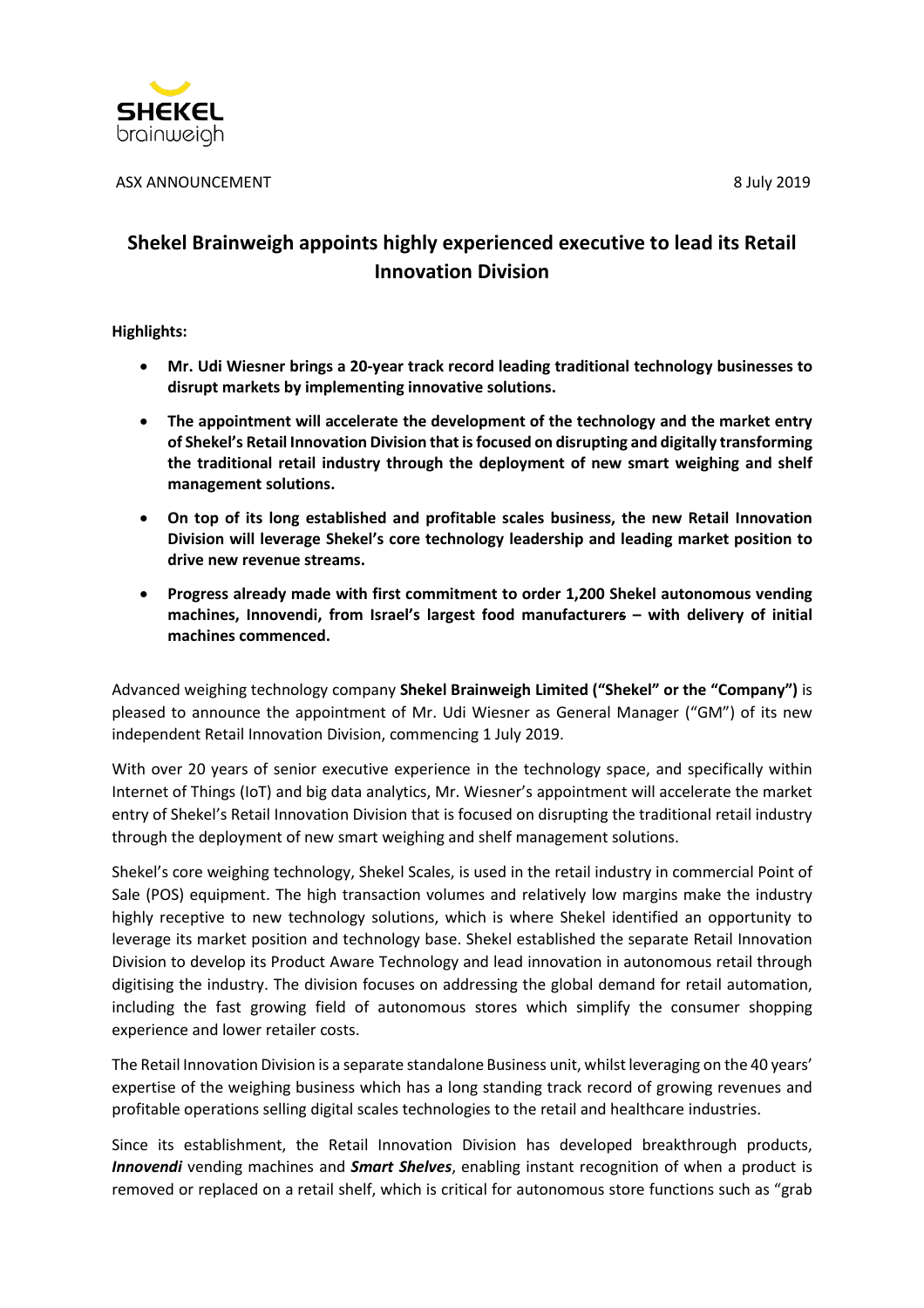

and go". In February, Shekel signed its first commercial order for 1,200 of its fully autonomous Innovendi vending machines, to be delivered over the next 7 years to Israel's largest dairy manufacturer and a subsidiary of Bright Food, China's second largest food manufacturer.

Mr Wiesner brings to Shekel a wealth of business and technology leadership spanning both public and private sectors. He commenced his career in the Israeli Air Force where he led the development of best-in-class technologies for Israeli aircrafts. This was followed by executive roles at some of the largest companies in Israel where he drove technological advancements, including as GM of leading IoT software division of Afcon Control & Automation Ltd and as GM of Israel operations of global electronics payments leader, multinational firm VeriFone Holdings. Mr. Wiesner also has the experience as a member of Board of Directors in public traded companies

In his new role at Shekel, Mr. Wiesner will work closely with the Company's go to market partners such as Intel, Deloitte and Madix, a large US retail shelf manufacturer, to grow the division's presence in the US, Europe and Australia. He will also assist the Company with building its 'Big Data' assets collecting insights on customer behavior and retailers' operations, an important input into Shekel's future product development pipeline.

### **Commenting on the appointment, Shekel Brainweigh CEO, Yoram Ben Porat, said:**

*"We are extremely pleased that Udi will be joining the team here at Shekel. His vast management experience and tech knowledge will be an asset to the Company going forward as we develop and commercialise new innovative technologies and solutions for our customers.*

*"Shekel is leveraging on the expertise from our core digital scales business, whilst accelerating the development of new technologies for retail innovation.*

*"Our experience in high quality precision weighing products and established relationships in the retail sector means we are uniquely positioned to capitalise on the global trend towards retail automation.* As part of our overall strategy, we are collaborating with tier one industry partners, such as Intel, to *advance retail innovations, whilst running pilots of our technology with global retailers.*

"Coming from a technology background, Udi's interest in joining Shekel is a validation of the work we are doing on product innovations and the opportunity in front of us in the retail automation space."

### **Mr. Wiesner added:**

*"I am absolutely delighted to be joining Shekel and leading the new Shekel Retail Innovation Division.* Traditional retail is being disrupted by new technologies, and I am excited to be involved in a company *that is bringing cutting-edge products and technologies to the market while leveraging its experience, market presence and deep understanding of the retail market. I am looking forward to working with our talented team and lead the division forward."*